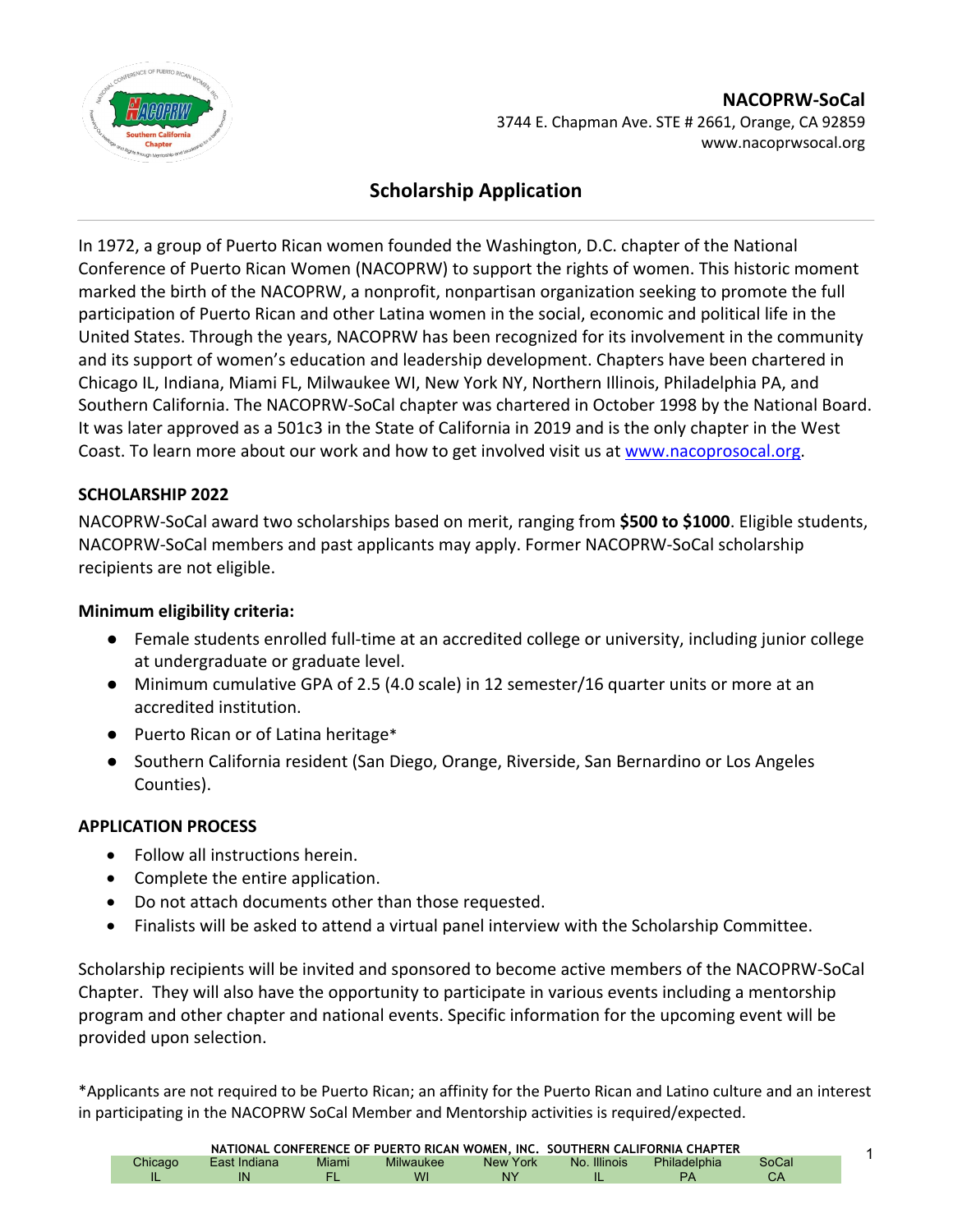

## **Scholarship Application**

#### **INSTRUCTIONS:**

Fill out the application completely and leave blank items that do not apply. All applications and supporting documents may be submitted electronically or in hard copy. Electronic submission should be sent in PDF format to [menubia@gmail.com], by **June 25, 2022**. If submissions are in hard copy, the application must be signed and dated and postmarked by the same date above. Mail the application packet to the attention of the Scholarship Committee, NACOPRW-SoCal, 3744 East Chapman Ave., Suite 2661, Orange, CA 92859. Incomplete or late applications will not be considered. Submit questions or comments to menubia@gmail.com.

| Applicant's Name:                     |         |  |
|---------------------------------------|---------|--|
| <b>Applicant's Permanent Address:</b> |         |  |
| Applicant's Email:                    | Mobile: |  |

#### **Cultural Heritage:**

**1)** Provide details regarding your heritage such as parental lineage, country, city or town of origin.

| Puerto Rican                 |  |  |
|------------------------------|--|--|
| $\Box$ Other Latino Heritage |  |  |

#### **Education:**

| Name of the academic institution you are currently attending.      |                            |  |  |  |  |  |
|--------------------------------------------------------------------|----------------------------|--|--|--|--|--|
| What major or field of studies are you currently pursuing?         |                            |  |  |  |  |  |
| 2) Which of the following would best describe your academic level? |                            |  |  |  |  |  |
| Associate degree                                                   | Masters                    |  |  |  |  |  |
| Freshmen year                                                      | Doctorate                  |  |  |  |  |  |
| Sophomore year                                                     | Trade or Vocational School |  |  |  |  |  |
| Junior year                                                        | Other                      |  |  |  |  |  |
| Senior year                                                        |                            |  |  |  |  |  |

|         |                    |       |                 |                       |              | NATIONAL CONFERENCE OF PUERTO RICAN WOMEN, INC. SOUTHERN CALIFORNIA CHAPTER |             |
|---------|--------------------|-------|-----------------|-----------------------|--------------|-----------------------------------------------------------------------------|-------------|
| Chicago | East Indiana<br>IN | Miami | Milwaukee<br>WI | New York<br><b>NY</b> | No. Illinois | Philadelphia<br>PА                                                          | SoCal<br>СA |
|         |                    |       |                 |                       |              |                                                                             |             |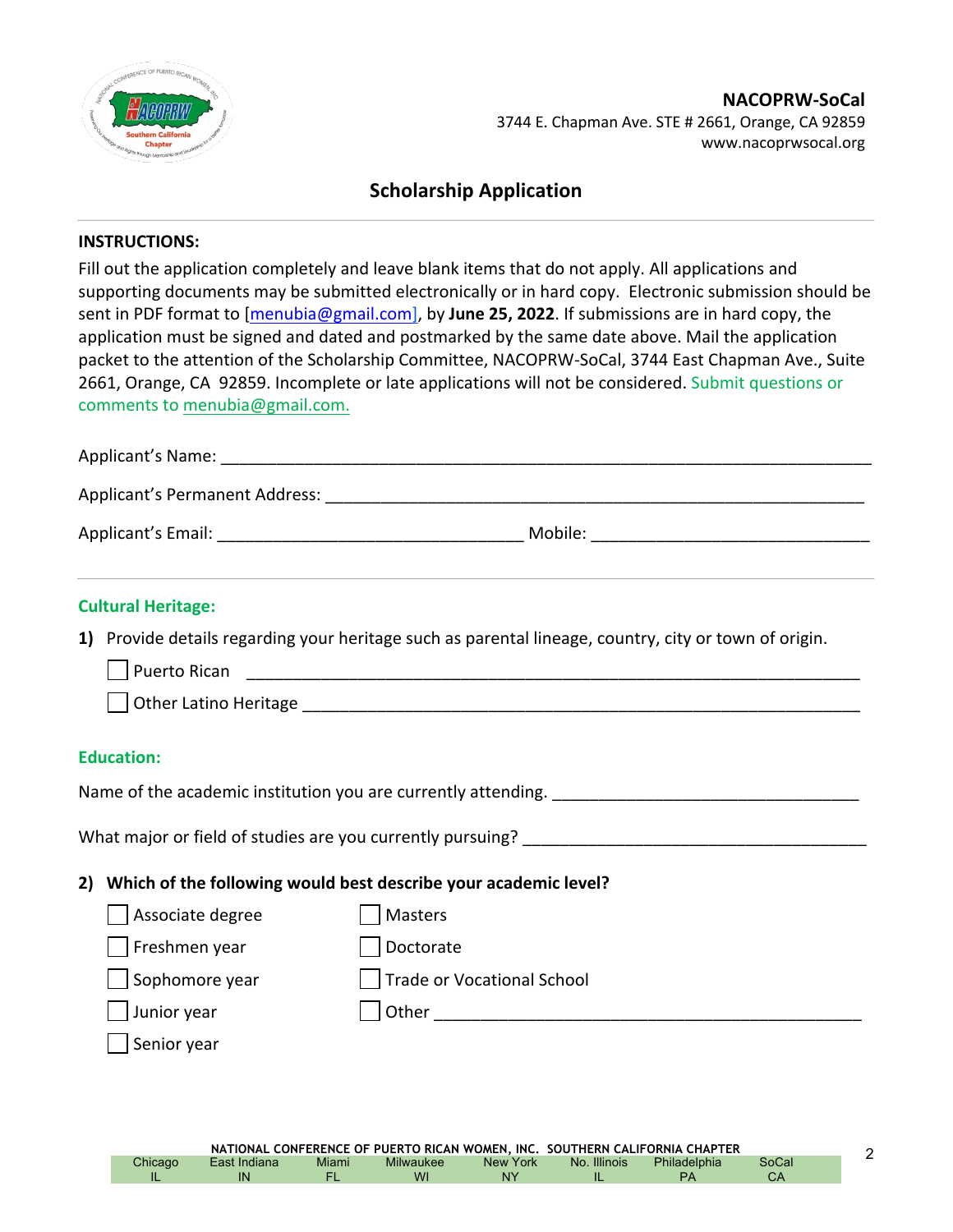

# **Scholarship Application**

### **3) Write next to the corresponding level, your most current cumulative GPA.**



Transferred students please provide cumulative GPA from transferred institution

### **4) Supporting Documents**

Proof of enrollment (at least 6 semester/8 quarter units) at an accredited institution of higher education. Transfer students provide documents for various institutions.

Recent transcript showing a minimum 2.5 cumulative GPA in 12 semester/16 quarter units or more at an accredited educational institution. Unofficial transcripts will be accepted if they included the following information: applicant name, name of educational institution, GPA.

Additional supporting documents are welcome such as resumes, letters of recommendations, certificates of completion for volunteer work, certificates of achievements, or references.

### **Extra-Curricular Activities:**

#### **5) Volunteer Community Service**

| Name of the Organization           |                                                                                          |
|------------------------------------|------------------------------------------------------------------------------------------|
| Briefly describe your role         |                                                                                          |
| Service Dates                      |                                                                                          |
|                                    | Write next to the corresponding level, the average weekly number of hours you volunteer. |
| $\boxed{\phantom{1}}$ 1-15 hours _ | $\sqrt{26-35}$ hours                                                                     |

 $\Box$  16-25 hours  $\Box$  Other

#### **6) Supporting Documents**

Provide verification on the organization either by submitting a **certificate of completion** with the organization's letterhead or providing the **name, address, telephone, and website of the organization including name and email of the supervisor or volunteer coordinator**.

|         |              |       |           |           |              | NATIONAL CONFERENCE OF PUERTO RICAN WOMEN, INC. SOUTHERN CALIFORNIA CHAPTER |       |
|---------|--------------|-------|-----------|-----------|--------------|-----------------------------------------------------------------------------|-------|
| Chicago | East Indiana | Miami | Milwaukee | New York  | No. Illinois | Philadelphia                                                                | SoCal |
|         | IN           |       | WI        | <b>NY</b> |              | PА                                                                          |       |